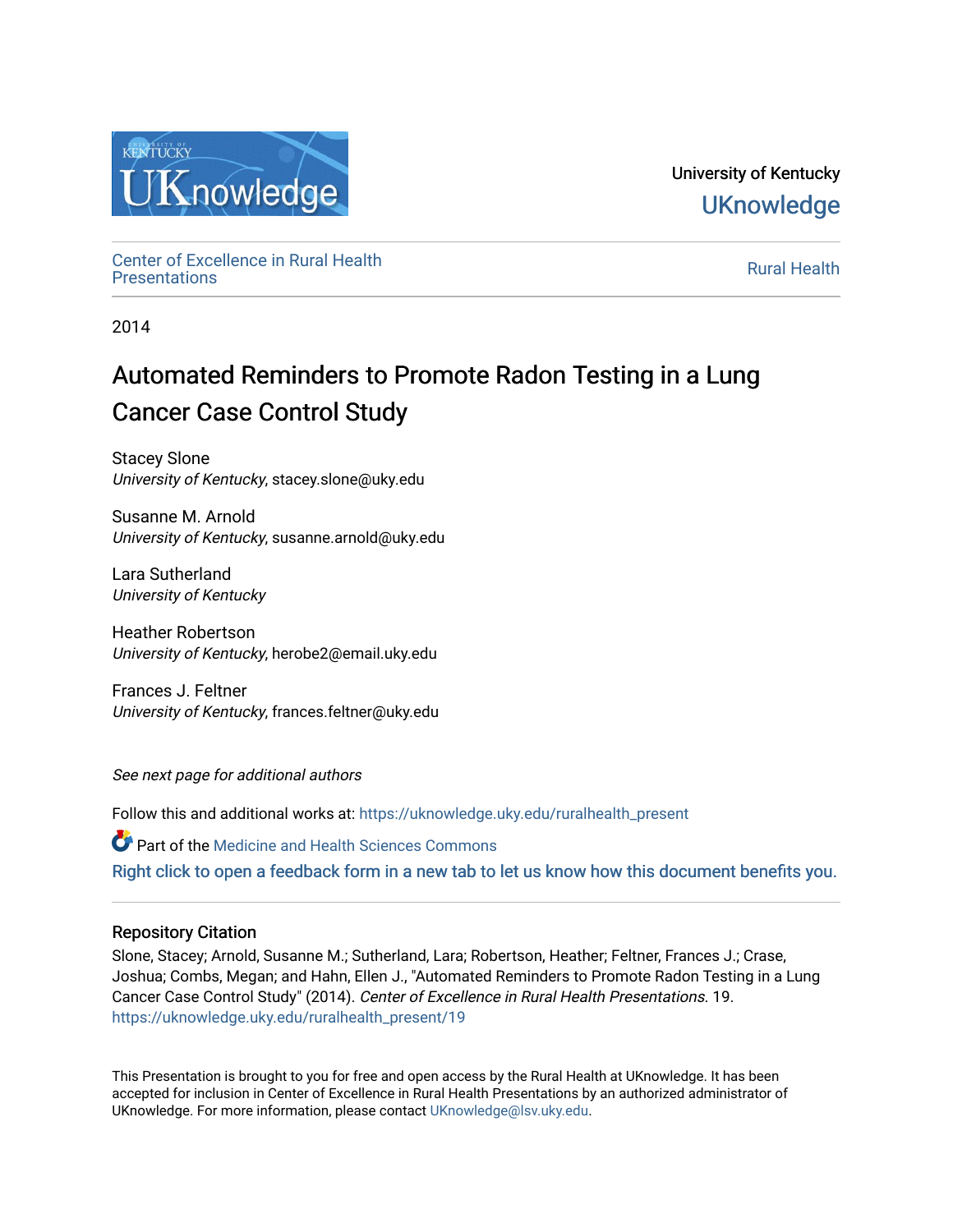#### Authors

Stacey Slone, Susanne M. Arnold, Lara Sutherland, Heather Robertson, Frances J. Feltner, Joshua Crase, Megan Combs, and Ellen J. Hahn